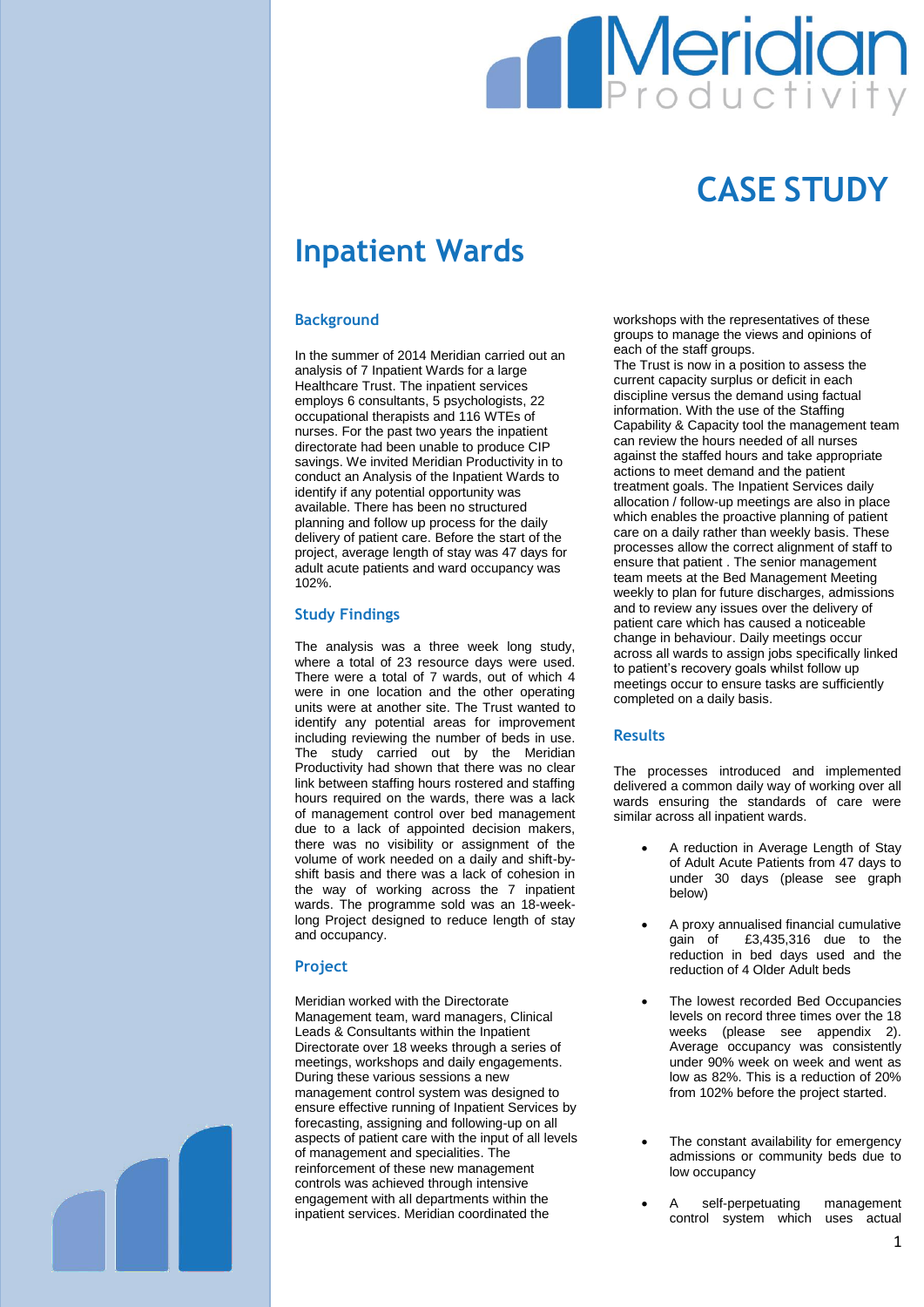outputs and data to inform the future plan

- Daily Planning and Review meetings allowing an informed planning and allocation of work that is reactive to patient needs and changes.
- Perpetuated behavioural change in department managers and staff
- The installation of a forecasting and<br>reviewing tool quantifying staff quantifying staff capability to delivery on patient care. Using real nurse captured data that measures the variance between nursing hours needed and nursing hours available on the wards.
- The introduction of bespoke management tools for OTs, Psychologists & Nursing staff to schedule, allocate and review staff.
- Improvements made to Bed Management meeting making it an adept forecasting and reviewing tool by solving barriers to discharges and holding staff to account over expected discharge dates